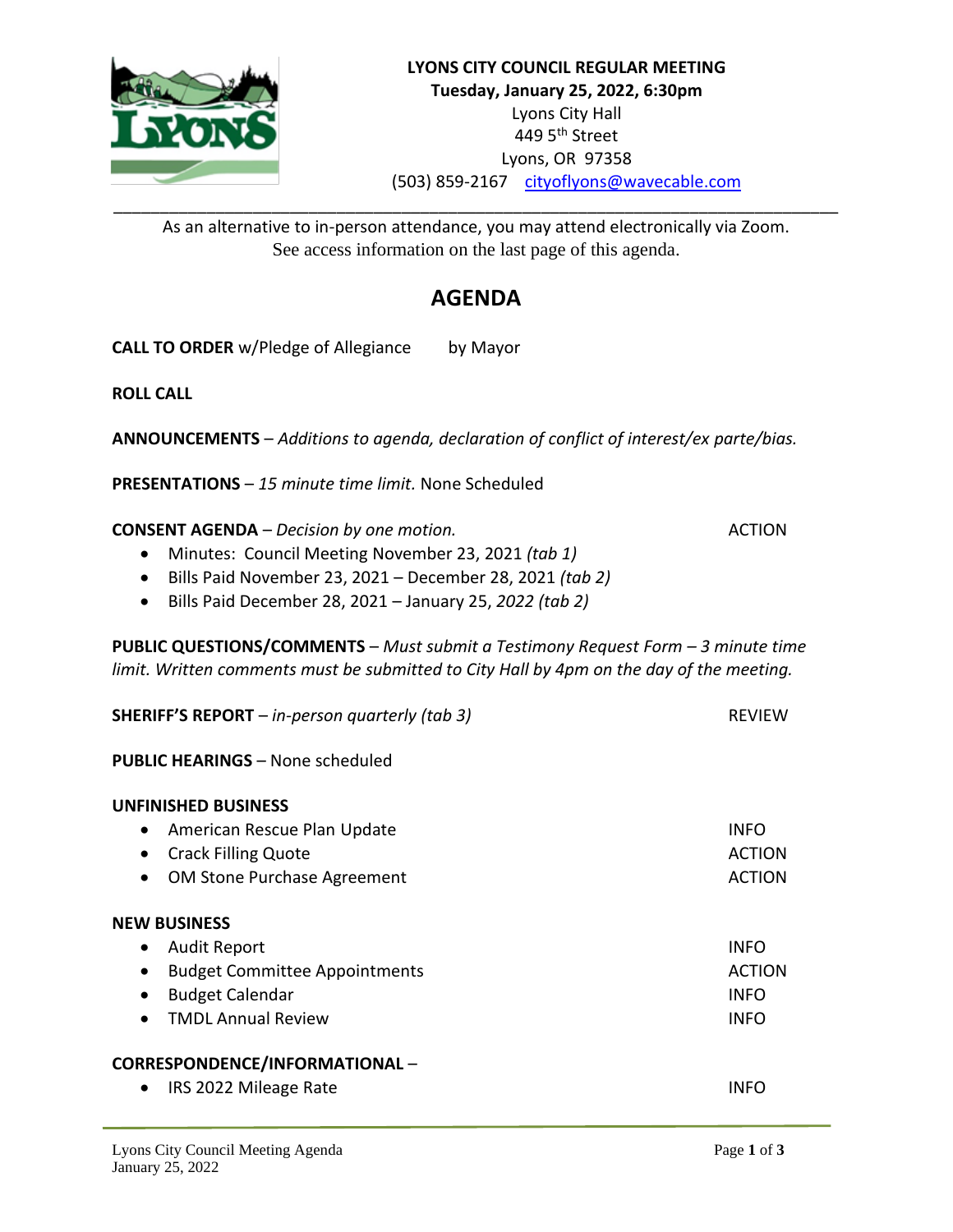| • Code Publishing $-$ General Code        | <b>INFO</b> |
|-------------------------------------------|-------------|
| • Santiam Canyon Wildfire Recovery Report | <b>INFO</b> |
| WaveDivision - Astound Broadband          | <b>INFO</b> |
| • CIS Consolidating Offices               | <b>INFO</b> |

### **STAFF REPORTS**

- Librarian
- City Manager
- Planning Commission
- Financial *(tab 17*)
- Bank Account *(tab 18)*

### **MAYOR/COUNCIL COMMISSIONER REPORTS**

- Cemetery Lloyd Valentine
- Transportation, Parks & Rec. Troy Donohue
- Police, Safety Diane Hyde
- Library Jessica Ritchie
- Building Improvements Mike Wagner

#### **EXECUTIVE SESSION** – None scheduled

Closed to Public - *The City Council may adjourn to executive session under the provisions of ORS 192.660. Under the provisions of the OR Public Meetings Law, the proceedings of an executive session are not for publication or broadcast.*

**REQUESTS** – Councilor Requests/Future Agenda Items/Announcements

**NEXT MEETING** – February 22, 2022 @6:30pm Regular Council Meeting - Lyons City Hall / Zoom

**ADJOURN** *(time)*

#### **\*This Agenda is subject to change.**

City Hall is accessible to persons with disabilities. If you need special accommodations, please call City Hall at **(503)859-2167.**